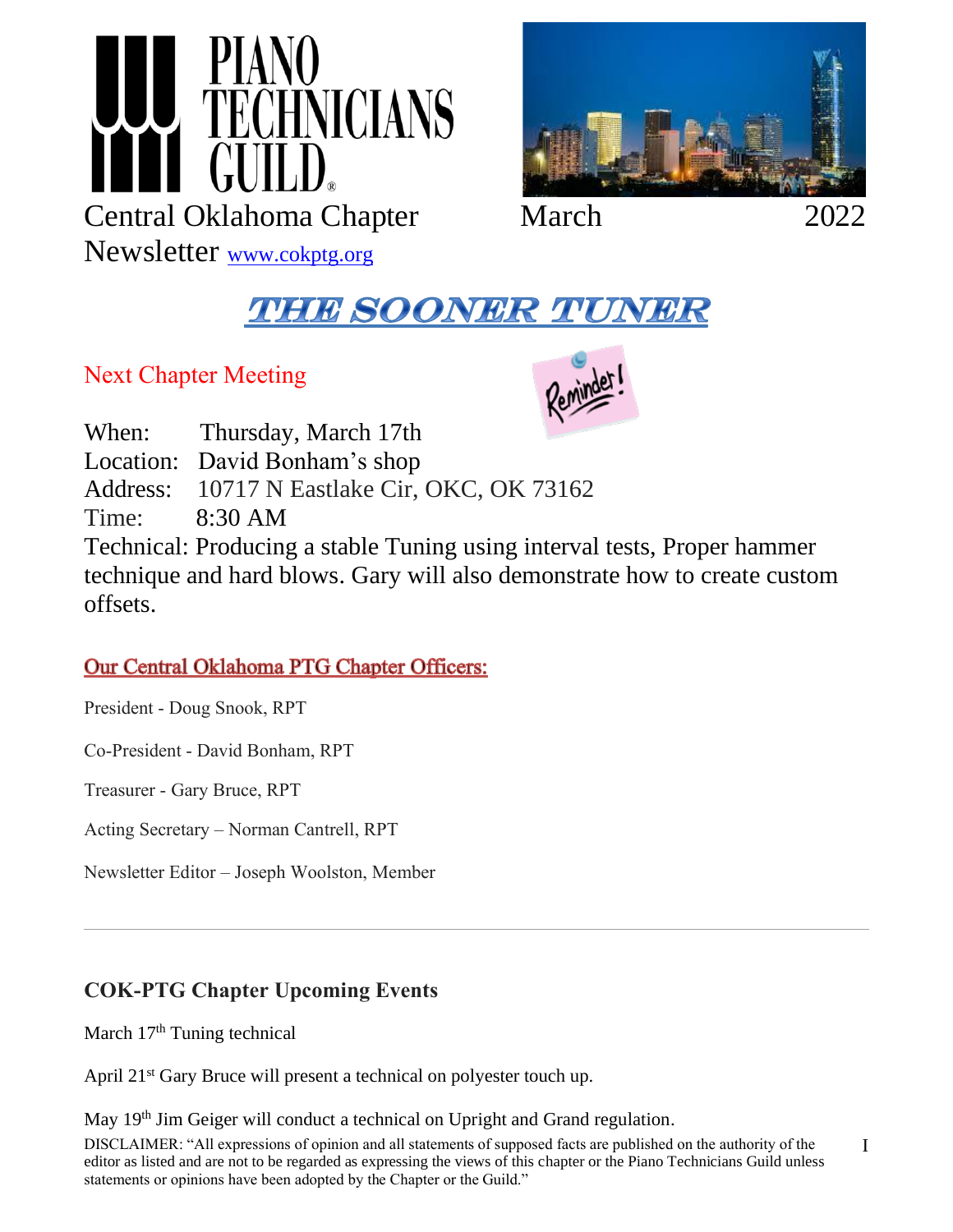

Doug Snook, RPT COK-PTG President

### President's Message

Greetings to all my PTG friends, and I hope you are enjoying these wild roller coaster weather months. Hopefully the relative humidity will make up its mind one of these days. In the meantime, happy pitch adjustment and tuning to all.

I need to start by telling you that I'm not intending to turn this month's letter into a devotional message. However, I did come across a verse in my Bible reading which I think contains some good advice for us professionally. It goes like this:

"The man who thinks he knows something does not yet know as he ought to know." -- 1 Corinthians 8:2

I was reminded of how much I thought I knew after a very short time of training with my Dad back in the 80"s. Looking back, I sometimes wish I could revisit some (well, many) of those early clients to apologize and try to correct some (well, maybe most) of my work. Fast forwarding to today, I recently offered to tune a piano for a concert which I was a part of at a church in a little town in northern Oklahoma. I called the music minister at that church to offer my services, and he informed me that he had learned to tune last year and would be tuning it for the program. As expected, it began to drift early in the rehearsal, and by halfway through the performance it had deteriorated quite a bit more. I'm fairly certain it was not entirely the piano's fault.

Now, over forty years after first hanging out my shingle and starting a business, I realize that I often still... do not yet know as I ought to know. However, rather than discouraging me, that awareness motivates me to keep learning and working to improve the quality of service I can give to those who trust me with their pianos. With that in mind, the best source I have found for such learning and improvement continues to be my association with PTG and with this chapter in particular. I appreciate the willingness of so many with lots of experience and skill as technicians to teach me and others and to offer advice and assistance. It means more to me than my words can express. Thank you for your service, participation and friendship.

Looking forward, Doug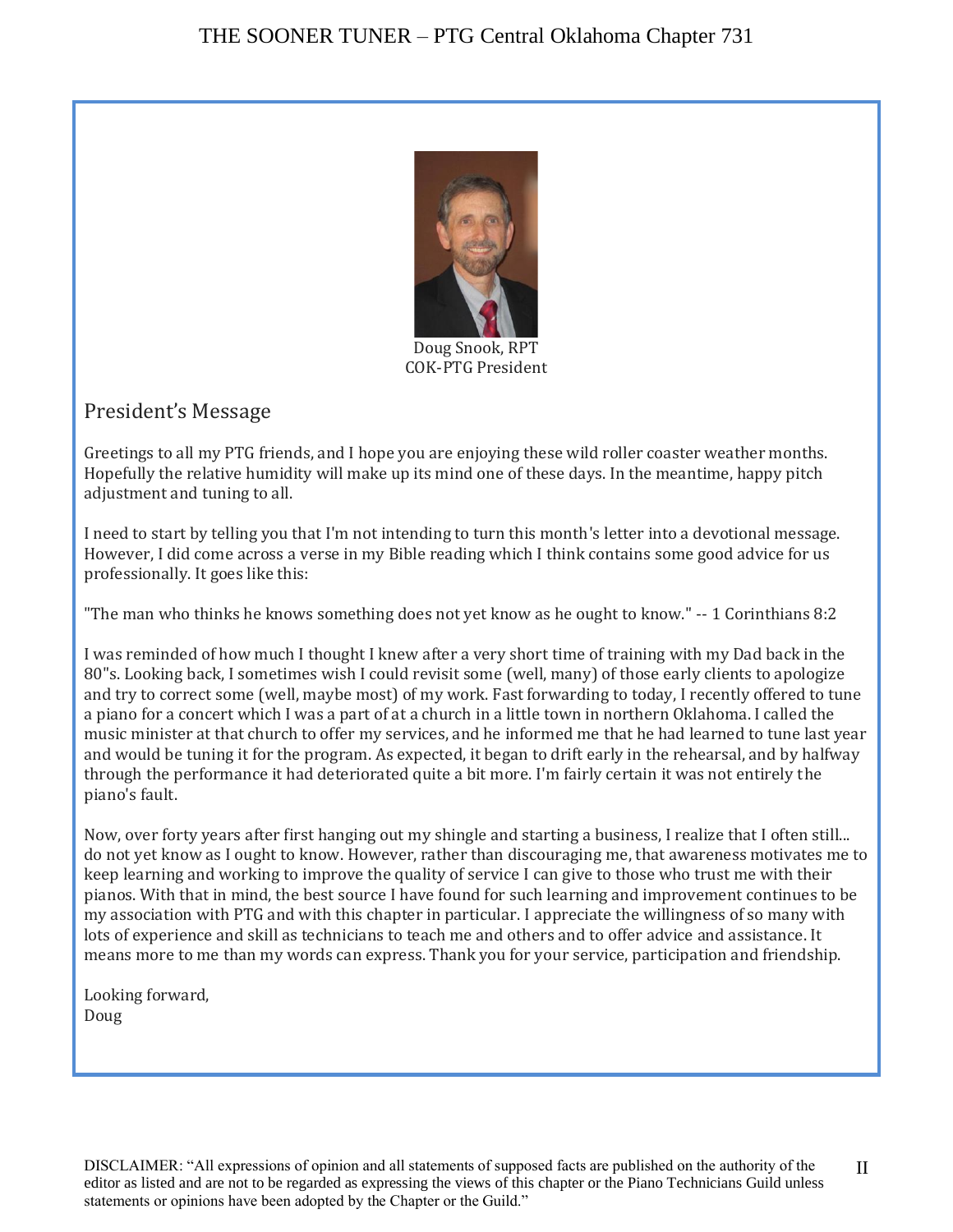## THE SOONER TUNER – PTG Central Oklahoma Chapter 731

# Chapter Meeting Minutes 2/17/22

#### Call to Order

A meeting of The Central Oklahoma Chapter of the Piano Technicians Guild was held at Bruce Piano on February 17, 2022. The meeting was called to order at 8:50 a.m.

#### Attendees

Members present: David Bonham, Gary Bruce, Jordan Bruce, Bob Scheer, Doug Snook, Joe Woolston, Norman Cantrell. and Ricki Klos RVP

#### Approval of Minutes

Minutes presented and approved.

#### Treasurer Report

Treasurer's Report Bank balance of \$3229.91. Same as last month.

#### Old Business

Update on nomination for Golden Hammer was asked for by Bob Scheer. All is on track and has been turned in to the Nominating Committee on time.

Cory Melaugh is now an RPT having passed her exams while at North Bennett Street School. She is currently in her second year at North Bennett.

#### Newsletter News

No change

#### New Business

Discussion of the state of the Tulsa Chapter and its current status.

Need to put a group together for a Nominating Committee next month. Input from Ricki Klos Winter Board Meeting one RFA that passed was to eliminate the Paper version of the Written Exam. It will be available online only going forward starting April 1. The liaisons to train the monitor will be Robert Guenther and Greg Cheng. This will necessitate a Written Examiner. A fee of \$25.00 for the exam is in the works.

Adjourn the Business portion of the meeting at 9:20 a.m.

Components of the Competency Playground were made available by RVP Ricki Klos. These Playground Stations can be checked out to chapters. There fare 7 stations available; creating tight string coils, hitch pin loops, learn to measure strings using a micrometer, wire bending, string splicing, key and flange bushings. Joseph Woolston took advantage of these and worked at two stations.

#### **Technical**

The technical presentation was a joint effort by Jordan Bruce and Norman Cantrell dealing with finish touch up. Specific areas discussed included hazy spots on the finish due to cleaning and disinfecting during Covid. General cleaning and de-greasing of finishes was also demonstrated with an experiment on a single bench top and four different cleaning methods used side by side.

#### Minutes complied by Norman Cantrell, RPT Acting Secretary

DISCLAIMER: "All expressions of opinion and all statements of supposed facts are published on the authority of the editor as listed and are not to be regarded as expressing the views of this chapter or the Piano Technicians Guild unless statements or opinions have been adopted by the Chapter or the Guild." III